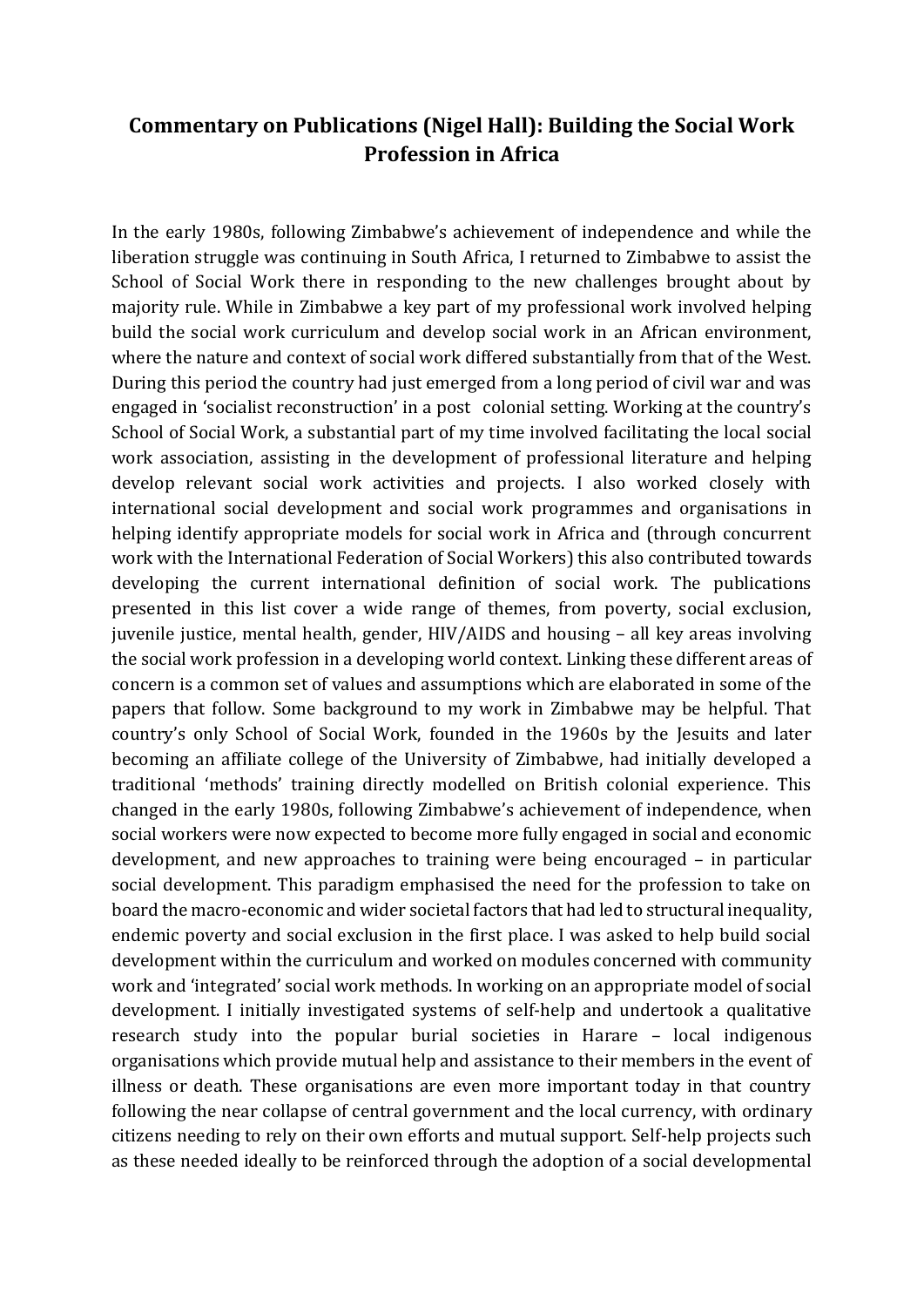frame of reference, discussed in more detail below. 1. Social development or social work? 2 Social development is a key strategy within social work in developing world situations and my work in promoting and developing the profession of social work in the African context rested very much on this. The values incorporated within social development, however, do mirror those generally accepted within social work. For example, the IFSW's ethical statement of principles suggested that social workers should respect people's rights to self-determination, involvement and participation in ways that help them become empowered, while simultaneously working towards promoting the values of social justice and an inclusive society (IFSW/IASSW, 2004). All these are central values within a social development context as well. Various authors have proposed this social development model mainly in the context of the developing world, although this approach can be used in any situation where social and economic disempowerment and deprivation are manifest. Abrahams & Chandrasekere (1990:2) for example have suggested that 'Social development assumes that the goal of development is to improve the economic, social, cultural, physical, emotional, intellectual, and spiritual conditions of human beings, and that people should be provided with the opportunity to develop to their full potential'. Cox & Pawar (2006) indicate that social development has the explicit aim of achieving social justice and addressing mass poverty through activities such as income generation, promoting social cohesion and capacity building, while Midgley (1995) identifies it as a process of planned social change designed to promote the well being of the population as a whole. This is an important strategy for countering institutionalised inequality in society, as noted by Lawrence et al. (2009:12) who indicate that social development (in developing countries such as South Africa) 'aims to address social injustice and bring about structural change in the social environment. This generally means working with identified groups such as the very poorest, those subject to violence, migrant labour and people with HIV/AIDS'. My own contribution was to extend this further and link the model with social work theory and the social work profession generally, initially through published articles and later through work I carried out in contributing towards the Definition of Social Work (Hare, 2004). In the article published in Social Development Issues, I suggested that a social development strategy able to enhance peoples' capacities, rested conceptually on two pivots – the first being the involvement, participation and direction provided by the community itself at a 'grassroots' level and the second the collaboration and commitment of various agencies – both governmental and non governmental – in bringing about the necessary changes This was explored further in an article published in the African Journal of Social Work, a journal that I had initiated and which was then published by the National Association of Social Workers in Zimbabwe, which suggested possible strategies for social workers in dealing with some of the serious social and economic problems facing Africa, including poverty and underdevelopment, economic structural adjustment programmes imposed by the World Bank and IMF, gender and development issues, refugees and civil conflict, and HIV/AIDS. These strategies included the need for social workers to become involved in social development activities, and also improve their own professional associations in order to be more socially relevant to complex issues facing them in Africa. A key part of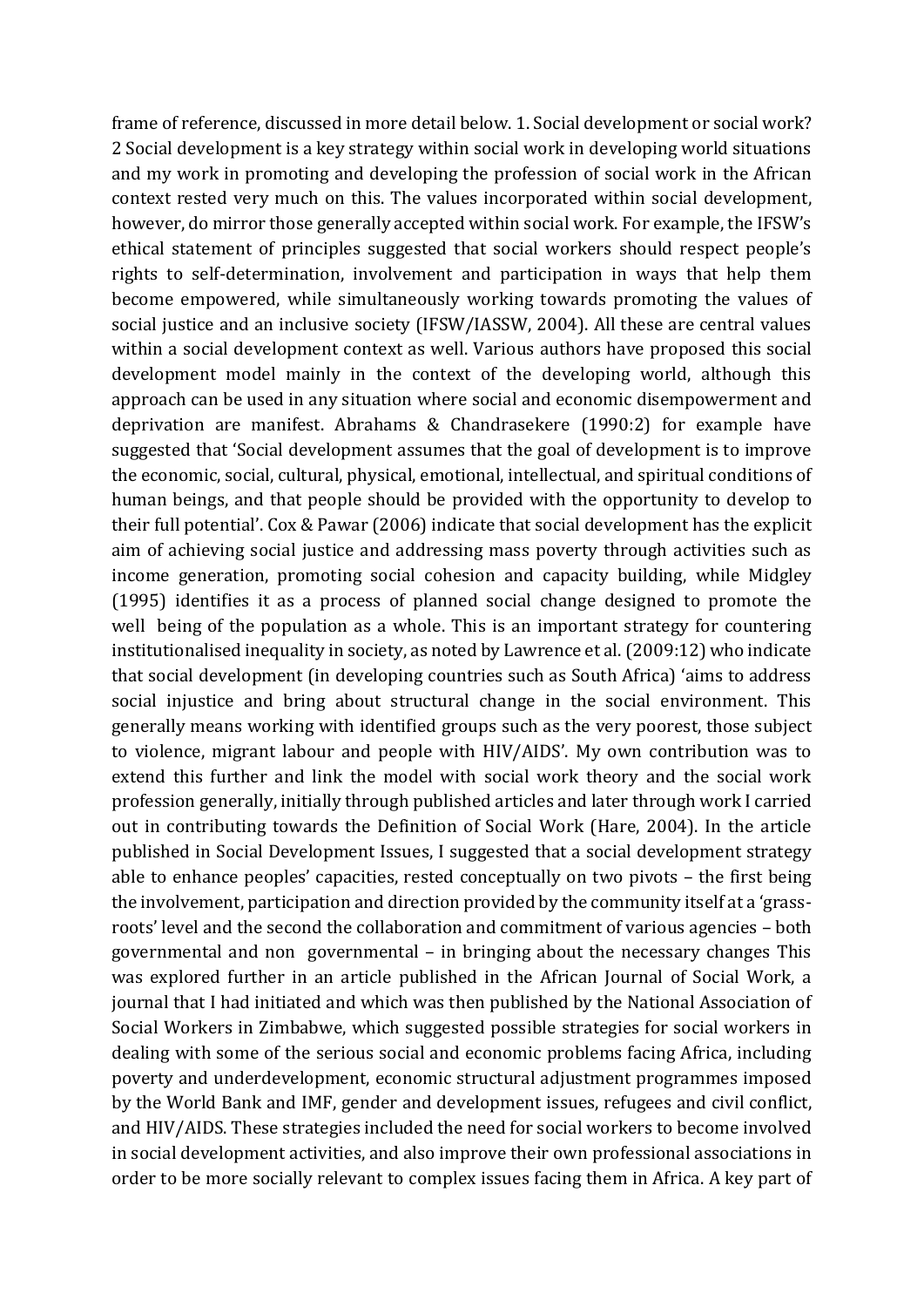social work literature (Bailey & Brake, 1975; Corrigan & Leonard, 1978) at that time saw casework as akin to social control, almost oppressive by individualising social problems which needed to be dealt with at a community or 3 society level. These radical authors' works were popular at the School of Social Work, which advocated a broad-based and allinclusive perspective with a strong emphasis on social policy. Although the social development approach adopted by the School in Zimbabwe seemed appropriate, there still seemed something special about social work which did not seem to be part of community/social development and I realised this had to do with use of the self as a tool – i.e., working directly on a one-to-one basis with service users or clients to help bring about desired change. I became concerned that the social work students were losing touch with some of the inter-personal, one-to-one skills, which obviously are fundamental to social workers. This seemed as equally valid in developmental situations as in the 'western' world, particularly as participation and self-directed strategies were an important part of indigenisation. Consequently, in my teaching I re-emphasised the need for personal skill development and used role play and other strategies to ensure this in an 'Integrated Social Work Methods' course. My later involvement as a member of the IFSW working group on the definition of social work also confirmed this for me as the eventual agreed-on definition covered work from an intra-psychic to macro environmental dimensions. 2. 'Professional imperialism' One of my initial roles was taking on and developing students' practice placements into new and previously untried areas for social work students, such as assisting refugees, promoting incomegenerating and development projects, and working with street children. During this period, I authored the first social work textbook on practice placements for use in the African context. This was produced following a survey I undertook of all social work and social development training institutions in Africa offering practice placements as part of their training. This publication – in addition to setting out the logistics and practical details concerning placements within Zimbabwe – also provided a critique on the way that schools of social work in Africa had tended to replicate the traditional methods teaching of social work faculties in the western world. My analysis was linked to the powerful critique previously made by Midgley (1981) known as 'professional imperialism' – i.e., his concern at the uncritical and wholesale export of theory generated in the west to the developing world. In my analysis I noted that more attention needed to be paid to factors such as cultural diversity, encouraging participation and the role of the extended family in social care, and tackling gender disparities. This was also a call for the indigenisation of social work practice, a concept which I had discussed in the practice placements manual. 3. Indigenisation of social work Indigenisation has been widely discussed in the social work literature. Gray & Fook (2004), for example, suggest that it is based on two central premises. Firstly, it is a product of modernity in western culture, and secondly it is postmodern as it questions the dominance of western social work, seeking to respond to local culture, history, and political, social and economic development. In the context of Zimbabwe this connected directly with the 'new', postcolonial and socialist approach to developing social services and promoting self-help initiatives, and building an indigenous response based on the circumstances in the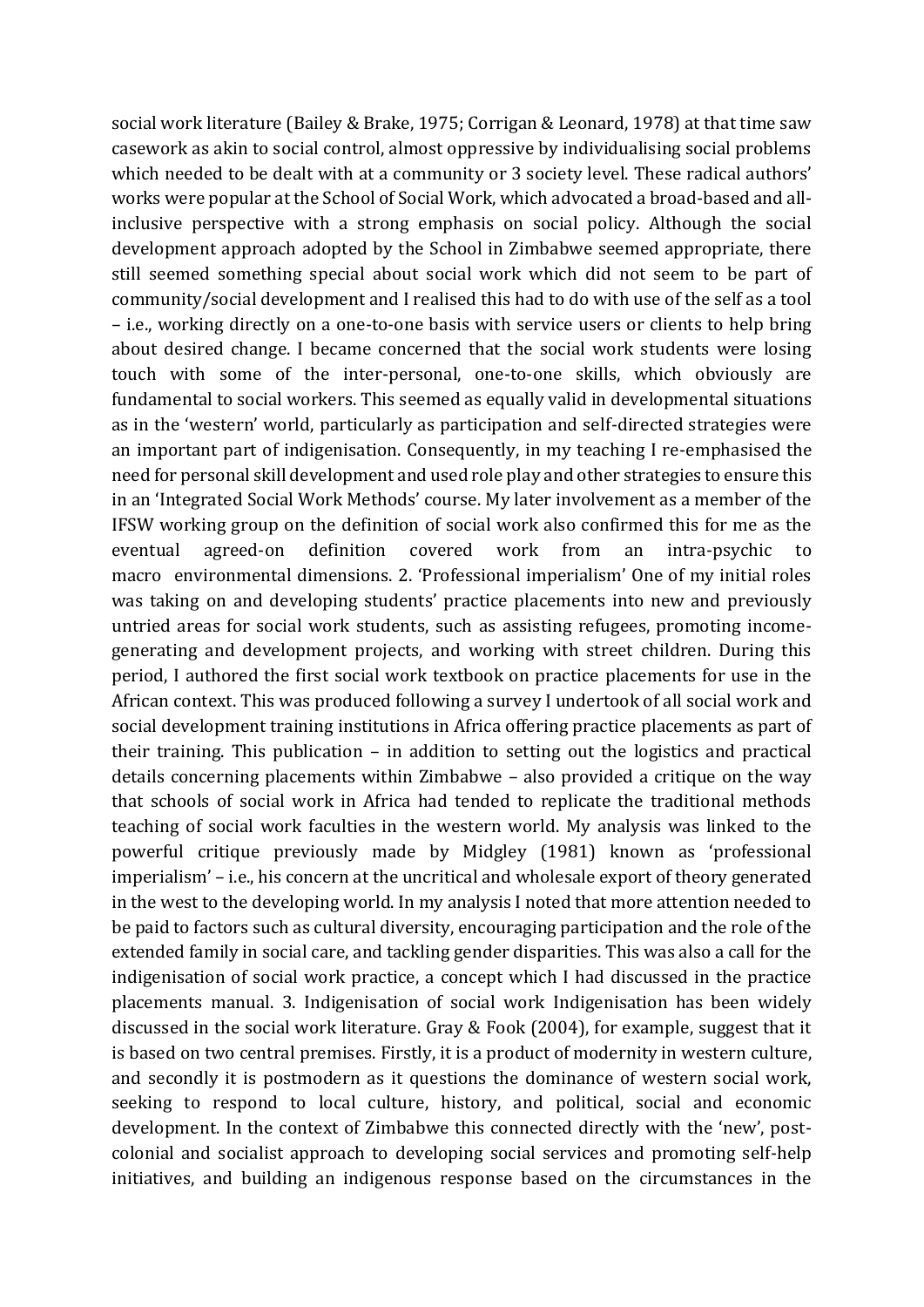country and its history. A literature review by Cheung & Liu (2004) has summarised five guidelines for promoting indigenous social work in developing countries: 4 (1) building an indigenous foundation, such as a philosophical base, theories, working principles and approaches, in social work education (2) addressing social problems and developing strategies within an indigenous social and developmental context (3) redefining the central focus, knowledge and value bases of social work practice from developing countries and developing indigenous conceptual frameworks and methodologies (4) acknowledging the historical, cultural experiences and realities of indigenous peoples, and (5) conducting social work practice from the perspective of social work community expertise and resources. While developing models of social work that reflect local needs and values may be worthwhile, there still needs to be the caveat that this is not an uncontested area as these values may conflict with other values and human rights concerns – for example the issue of female circumcision, valued in local Malian and some other African cultures, conflicts directly with human rights values enshrined in the Universal Declaration of Human Rights and supported by almost all social workers globally. Cheung & Liu's guidelines form a conceptual basis for my own work concerning the need for an indigenous foundation to the profession and the case for a social developmental frame of reference. In the developing world context, the concept of social development as a basis on which the social work profession is built is critical to maintaining its relevance and in meeting serious and substantive need. 4. Human rights concerns The values underlying social development and social work linked closely to those of human rights and social justice and this became a major interest of mine. My conviction grew that the profession needed to engage in a wider social and political discourse with the aim of influencing and bringing about social change – and this could only really be driven by the organisations and associations representing social workers. Inevitably however there remained a 'tension' between the day-to-day work expectations of social workers which may limit their opportunities to bring about this change, for example focusing more on social control and rationing access to resources through implementing eligibility criteria for social services. However, there is also the other side to the profession where engaging in advocacy and issues concerning social justice opens up new possibilities. My role in working as African representative on the IFSW Human Rights Commission provided this opportunity and I participated with other members in an international drafting task force team brought together by the IFSW, International Association of Schools of Social Work (IASSW) and the UN Centre for Human Rights, in producing a manual on human rights for social workers (IFSW/IASSW, 1994). This was an interesting experience as we all worked together in Geneva for a week, with a tight deadline to produce this book. Differences were mainly in emphasis over the relative importance of 'individual' rights as compared to group or 'community' rights, but these were both adequately covered in the text by the end. Human rights and the social work contributions to a 'New World Order for Social Development' was the theme of a special edition of the IFSW Newsletter which I authored, and which was presented to delegates at the World Summit for Social Development in Copenhagen held in March 1995. This was the largest gathering of world leaders in history, who ambitiously pledged to "commit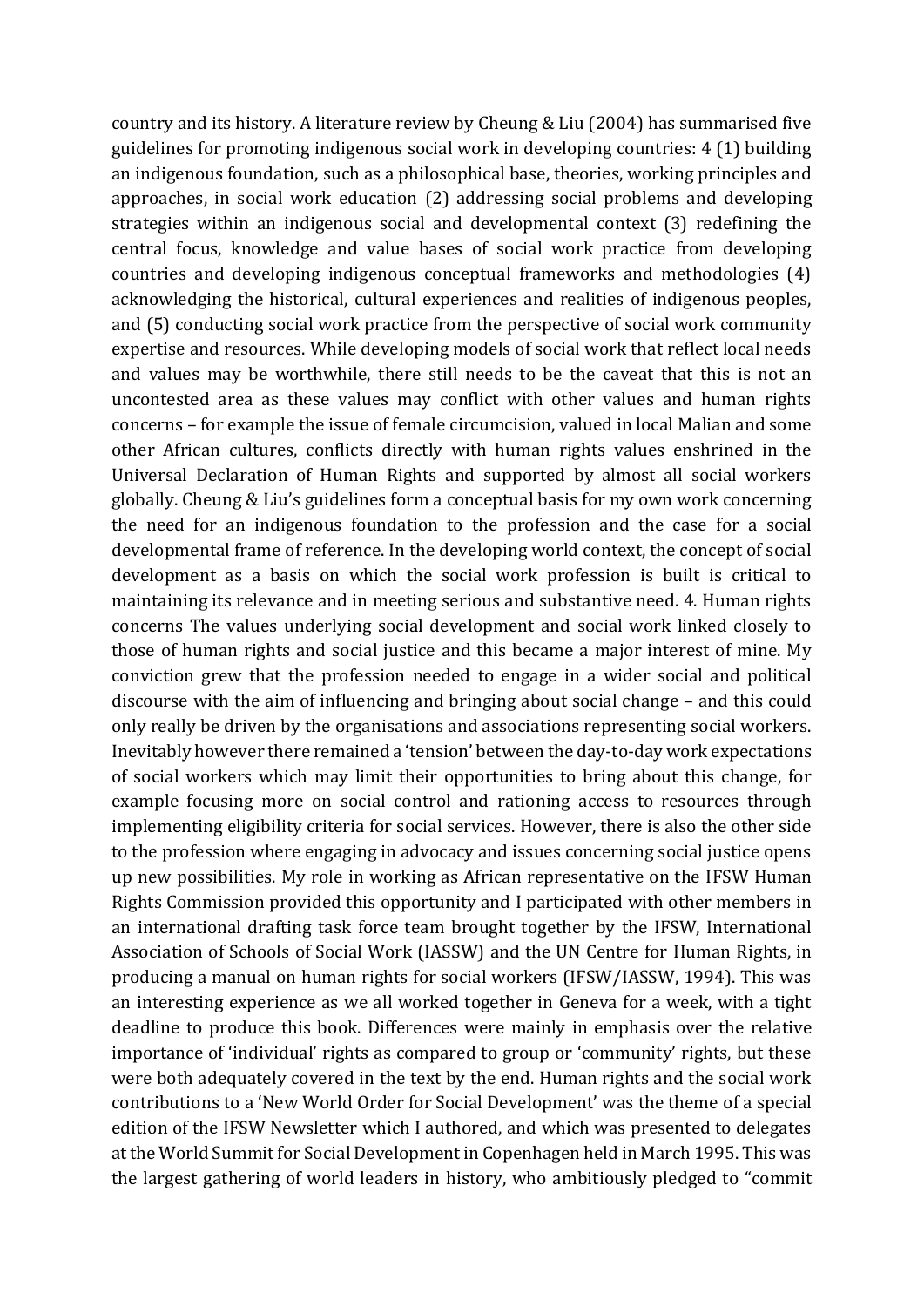ourselves to promoting 5 the goal of eradicating poverty in the world, through decisive national actions and international cooperation, as an ethical, social, political and economic imperative of humankind" (United Nations, 1995). The world leaders pledged to create a framework for action to place people at the centre of development and direct world economies to meet human needs more effectively. This was an exciting and ground-breaking event, which although failing to meet many of its aspirations, paved the way for further global summits on ending poverty and inequality and set the stage for the creation of the Millennium Development Goals. (MDGs). These international goals, agreed by the world community, set a benchmark for international social work bodies and professional associations to aim towards. These were later replaced with the current Sustainable Development Goals. 5. Challenges for social workers in Zimbabwe After Zimbabwe's independence in 1980 the country adopted Marxist/Leninist 'scientific' socialism as its official ideology and the government set about restructuring social policy supposedly in favour of redistribution and equity, although still operating within a fundamentally capitalist economy. Although this created an almost schizophrenic schism within Zimbabwean society (juggling private sector concerns with socialist rhetoric), some fundamental change did occur with regard to the sectors of health and education, where new policies did expand provision of services to formerly neglected groups. New schools and hospitals were built around the country and social workers were employed by both the government and voluntary agencies to deliver services. To meet these rapid changes the School of Social Work developed closer links with the University of Zimbabwe and undertook a more developmental role in the society. In the tumultuous period following handover of power, social workers were now expected to become more fully engaged in social and economic development – or social development. New and exciting placements for students were found in refugee camps, rural hospitals, working with street kids and in cooperatives. Strangely though the Government's own Department of Social Welfare retained its 'colonial' structures and placed little emphasis on social or community development, preferring the traditional areas of fostering and adoption, casework and relief of destitution. Partly this may have been due to departmental resource limitations, but also reflected a lack of clarity from government concerning the role of social workers in a post-conflict and reconstructionist situation. The more exciting and ground-breaking community action strategies were developed by the international and local voluntary organisations, although as they became more influential and the government more paranoid, their role was severely limited and, in some cases, banned. In a sense there remained a fundamental incompatibility between the state which had the power to control almost everything and informal community and voluntary action – including social work – which as unregulated activity had the potential to threaten the status quo. Despite this lack of 'official' sanction and guidance, during the 1980s social work flourished in the country and became more closely identified with a social development model as already described – although as the ruling party ZANU (PF) under Robert Mugabe gained more power, so its interest in promoting development started to wane. The 1990s were characterised by increasing state power, an open and violent attack on opposition parties and increasingly repressive legislation which 6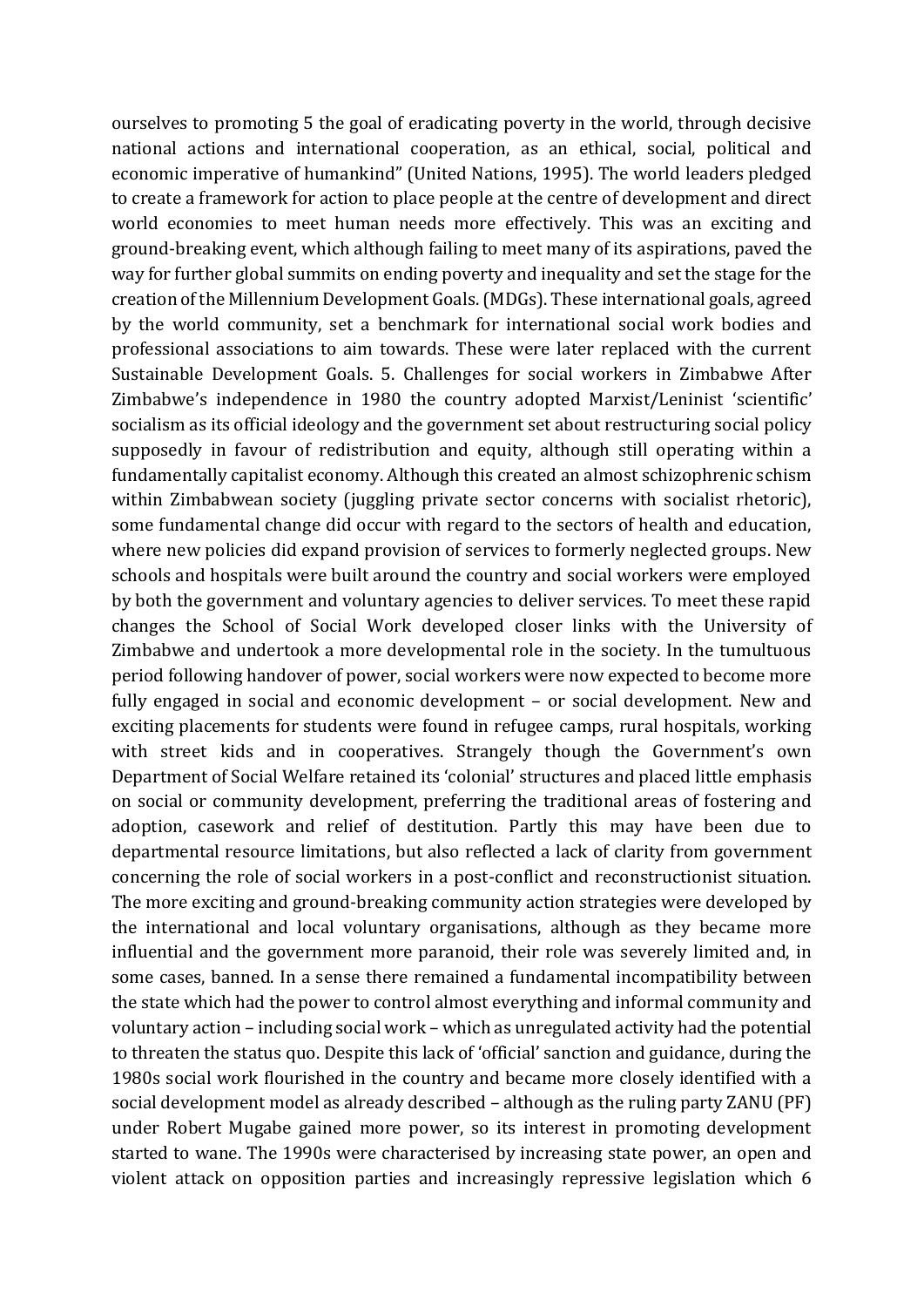directly undermined civil society and the voluntary sector, which were seen to be sponsoring this opposition and funded by the former colonial power. All of this made the social worker role increasingly difficult and dangerous and some activists were beaten and even killed. Making this desperate situation even worse, the HIV/AIDS epidemic swept the country, and the collapsing economy plunged a great number of the population into extreme poverty. Social workers had to be careful not to be seen to alienate the ruling party and education and events at the School of Social Work were closely monitored by agents from the Central Intelligence Organisation. 6. HIV / AIDS I felt an important area for research was the contribution that social workers could make to HIV prevention and care with respect to HIV/AIDS affected families and children and was involved in organising and facilitating workshops on this issue (Hall & Samuriwo, 2002). The devastating impact of HIV and AIDS to individual households and national economies is difficult to quantify, but the HIV pandemic remains one of the most serious of infectious disease challenges to public health. The vast majority of the 38 million people living with AIDS are located in low- and middle- income countries, with 21 million living in eastern and southern Africa and 800,000 newly infected in 2018. (UNAIDS, 2019). There are two broad trends – generalized epidemics sustained in the general populations of many sub-Saharan African countries, especially in the southern part of the continent; and epidemics in the rest of the world that are primarily concentrated among populations most at risk, such as men who have sex with men, injecting drug users, sex workers and their sexual partners. The impact of HIV/AIDS on traditional family life in Africa and elsewhere is difficult to appreciate, but is extensive and social workers are involved in many settings assisting people infected and affected by HIV and AIDS. An initial study with a colleague investigated inter-professional training of social work students within hospital-based settings in Zimbabwe (Hall & Senzere, 2002). This demonstrated the complex task facing social work students working alongside traditional healers as well as western-trained professionals, respecting the beliefs and customs of patients and their families, while having to work with complex and challenging illnesses like HIV/AIDS. Further research was undertaken with a regional HIV/AIDS organisation (Southern Africa HIV/AIDS Dissemination Service, SAfAIDS) whose framework of viewing the epidemic through the prism of development, gender and poverty reduction, and how these three factors magnified the negative consequences of AIDS, seemed close to the concerns of social work. Between 1999 and 2002 I undertook a review of selected social work training institutions and government welfare departments in eight countries within southern and east Africa, with the objective of finding out the extent to which training was preparing social workers to cope with the epidemic and how departments of social work were responding to HIV/AIDS. The results indicated that although social work students received some training in this area, it was not integral to their courses and far more information was required; also, departments of social work needed to develop services in identified areas further, and the universities needed to work more closely with national associations 7 of social workers to develop practical training. This research was published by UNAIDS in partnership with IFSW and SAfAIDS, and later I prepared an advocacy document suggesting an action plan for social workers working with the orphan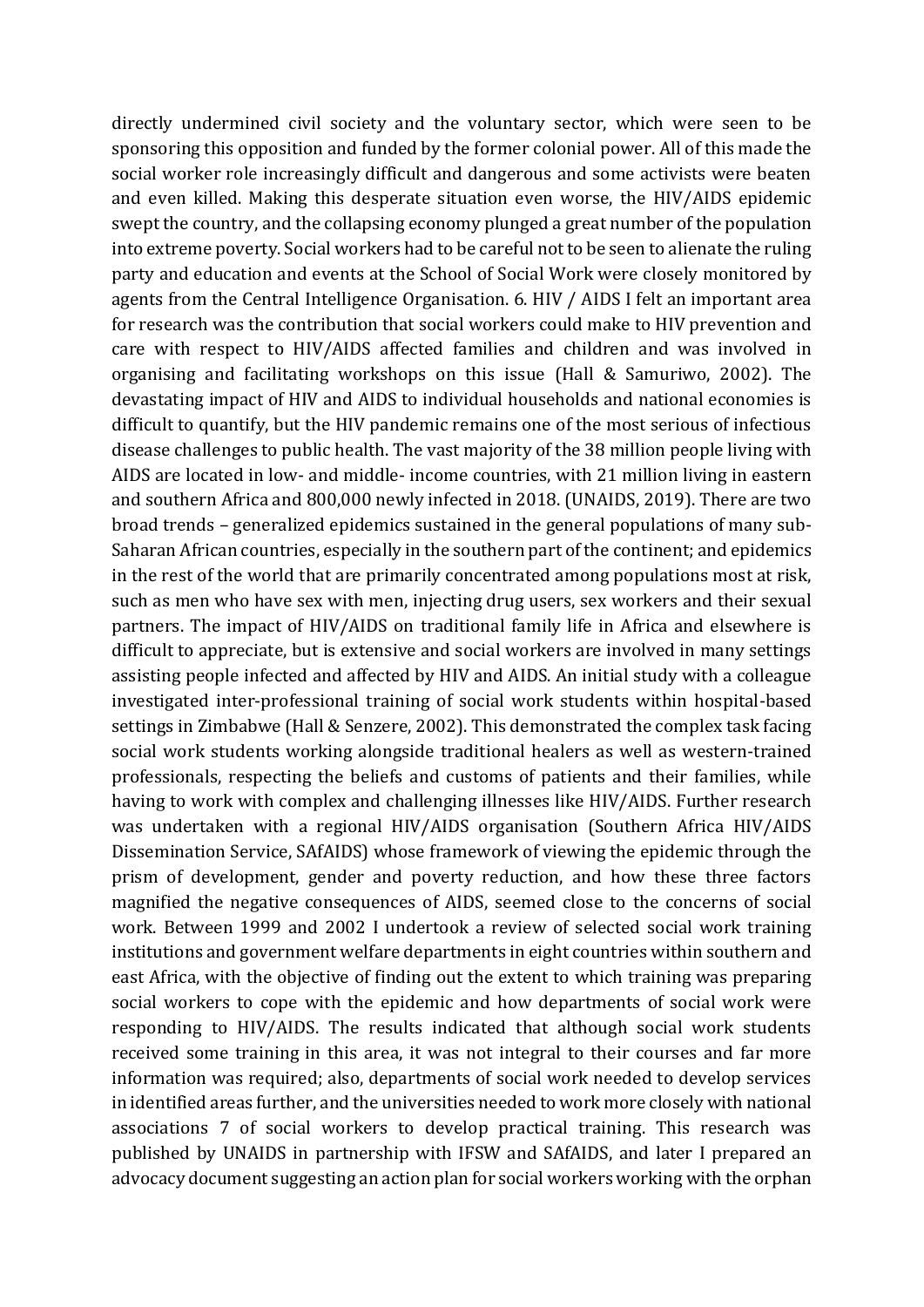crisis. This proposed a four-fold plan of action – strengthening community and family coping mechanisms; alleviating community poverty; developing a multi-sectoral approach and building the capacity of the social welfare sector. A further publication following an African regional workshop examined the impact of gender inequality, power, tradition and culture within the African context and provided suggestions as to how women's vulnerability to HIV infection could be lessened. I also prepared guidance for the Commonwealth Foundation's Para55 organisation, which together with various Commonwealth associations has helped to develop partnerships, activities and programmes to assist in combating the HIV/AIDS epidemic. Commonwealth countries represent approximately 30% of the world's population, but carry a disproportionate 60% of the world's HIV/AIDS cases. The Para55 guidance suggested developing clear operational guidelines for social workers in working with HIV/AIDS and identifying the contribution that the social service sector can make; building links between departments of social welfare in Commonwealth countries and the community through provision of technical expertise, administrative support and financial assistance; bringing HIV/AIDS into in service training for social workers; and further developing the professional role of social work associations in the respective countries. In my role as Director of Publications at SAfAIDS I developed newsletters and other resource material aimed at a wide readership throughout southern Africa and elsewhere – both at an academic level and also in a readable context for the general public. I was particularly interested in finding ways to involve social workers in tackling HIV/AIDS – and to some extent concerned that few of my social work colleagues seemed interested in and aware of the issue of HIV/AIDS, which impacted so seriously on development and well-being around the globe. In a paper presented to an international social work conference in Montreal I noted specifically that social workers should lobby for increased resources to tackle HIV/AIDS, develop advocacy initiatives through their professional associations and the IFSW, help build support structures in partnership with those affected by HIV and AIDS and assist community responses to the epidemic. 7. Developing the social work profession in Africa and Zimbabwe During this period, and in addition to my teaching role at the School in Zimbabwe, I took on the role of President of the Africa Region of IFSW over a six-year period (1996-2002) and this meant I had principal responsibility to help develop national professional social work organisations in several African countries. Perhaps the greatest achievement was bringing in Kenya into the international body, while the greatest disappointment was my inability to assist opposing factions of social workers within South Africa to put the past aside and work together, although this was achieved in later years. In Zimbabwe I had spent many years working with the local professional association – the National Association of Social Workers (Zimbabwe) – and assisting it with the production of newsletters, and developing various projects, including a capacity building project in cooperation with the International Federation of Social Workers (IFSW) and the Danish Association of Social Workers. This had led to a significant grant from the Danish government and trade unions over a six-year period to help 8 build the professional status of the Association through a series of workshops throughout Zimbabwe with practising social workers, most of whom had been trained at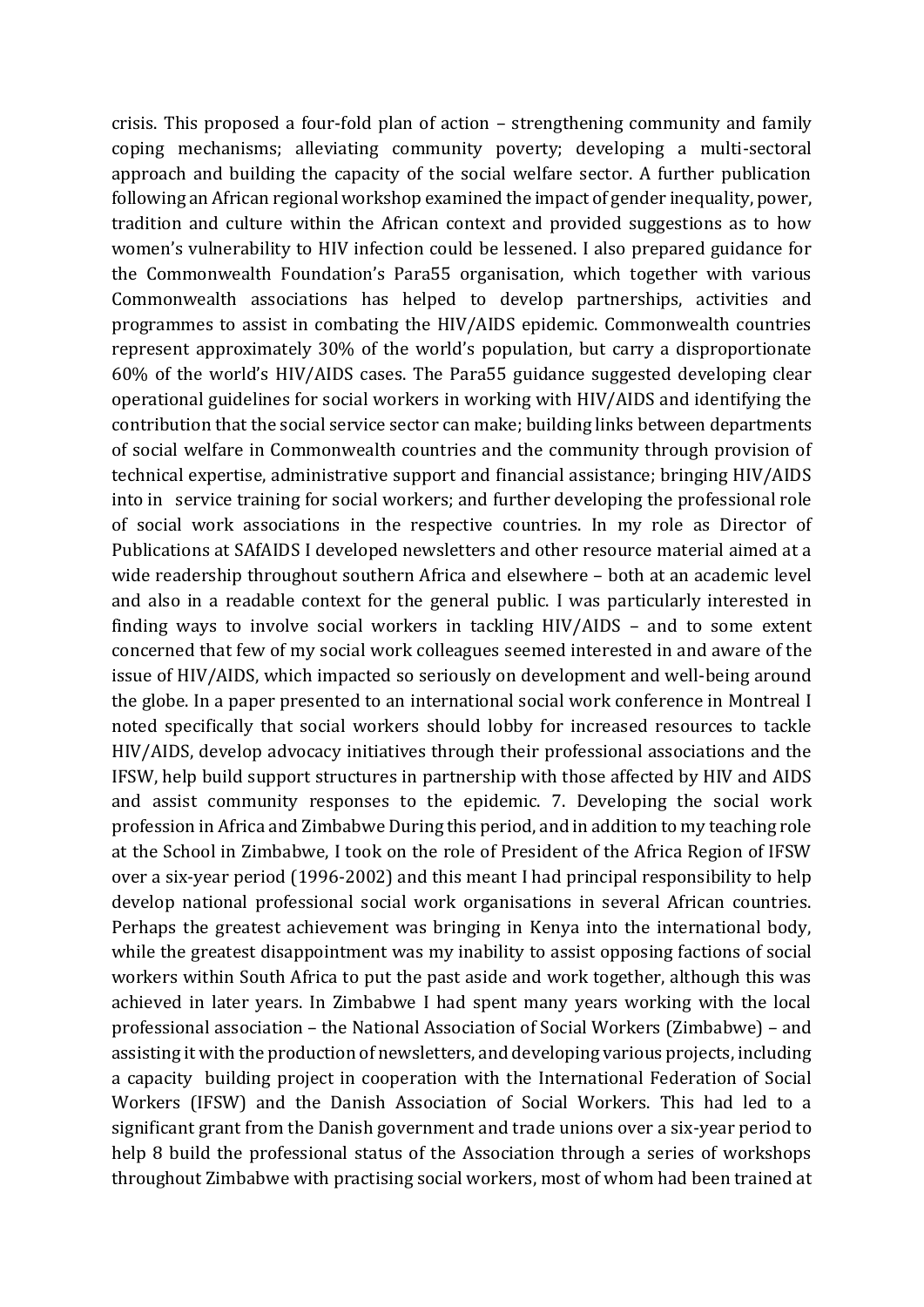the School of Social Work in Harare (see Hall, et. al.,1997). These workshops were held with national and branch executives of the association and adopted the 'logical framework approach' used by the International Labour Organisation (ILO, 1996), where a design matrix was used to help identify and focus on issues and topics for discussion. The workshops tended to avoid 'political' topics, but still provided a focus and opportunity for social workers, often isolated and in very economically depressed areas of the country to meet, maintain contacts and relationships, link up with news of the profession internationally and consider survival strategies. An unintended consequence later led to social workers leaving Zimbabwe to work in neighbouring countries or in the UK (where eventually over 600 social workers found work). In fact, the country lost almost all its professionally trained social workers during this period. An evaluation of this training project was written up by me as lead author and published in the Journal of Social Development in Africa. This concluded that in spite of the many logistical and other problems faced by associations of social workers in a situation like Zimbabwe, and indeed the developing world context, there are many benefits to be gained through a functional national body. During the 1990s the Zimbabwe Association did achieve a reasonably high level of organisation, with a national office, vehicle and a paid coordinator. Unfortunately, due to the unfavourable political circumstances as outlined, the association eventually collapsed, yet leaving a network of trained members who were able to bring the organisation back in the future. In later years a new association spearheaded the formation of a Council of Social Workers to register social workers, define and enforce ethical practice and enhance the status and effectiveness of the profession in the country. 8. Research and training manuals – juvenile justice / mental health / poverty/ housing Other main interests of mine during the period at the School of Social Work in Zimbabwe involved the administration of juvenile justice, researching poverty, housing need and mental health concerns. I was responsible for developing and running a short course on juvenile justice (in 1994), in cooperation with the University College of Swansea and the British Overseas Development Administration as it was then, which led to the production of a training manual geared to the needs of prison officers and others involved in the administration of juvenile justice. I also undertook qualitative research into poverty and housing need in Harare, in partnership with the Municipal Development Programme for sub-Saharan Africa (Hall & Mubvami, 1998) and investigated the situation regarding social work service and mental health care delivery systems in Zimbabwe. The study on cooperatives concluded that they were providing key services to their members but needed much more support from the relevant ministries and local authorities, and this support needed to be more gender sensitive as women were often the sole breadwinners in the households. Similar conclusions emerged from the poverty study where it was noted that a fragmented approach to poverty alleviation needed to be replaced with a cross cutting, strategic approach on the part of local authorities. The study on mental health care delivery systems again indicated that families needed more support and services from the formal sector, although good examples of support by voluntary organisations were evident. This underlined the fact that social workers had a key 9 role in changing perceptions of mental illness and developing outreach services based on a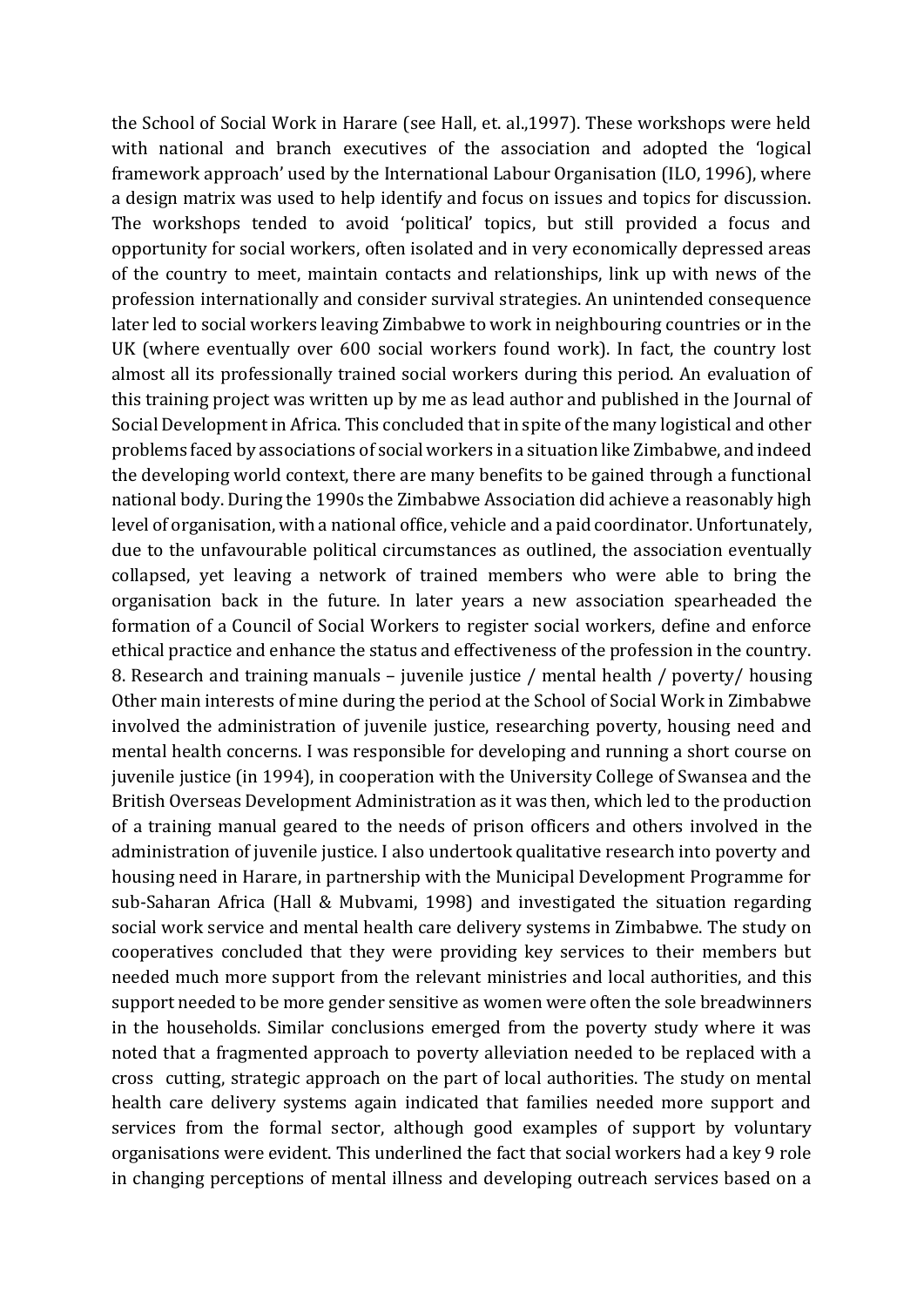community-based rehabilitation (CBR) model. These publications all aimed at least in a modest way in influencing social policy in a situation where provision and services fell far short of requirements. 9. Developing an appropriate practice learning curriculum In a sense practice learning provides the 'bridge' between theory and practice, helps to make social work more relevant and appropriate and gears it to the needs and demands of the particular society in which is it based. In researching background information for the African field practice manual, I had come across a bilateral international social work project known as the Canada/Sri Lanka Linkage Project which had involved faculty from both countries in developing relevant models of social work curricula linked to social developmental goals. I spent some time in 1995 during a sabbatical period at the Faculty of Social Work at Toronto University investigating this Project and its intended outcomes. The publication I developed following this investigation was a comparison of the different methods of practice teaching/learning in three different parts of the world – Sri Lanka, the United Kingdom and Zimbabwe. Aspects of the practice curriculum are examined as well as issues concerning the accreditation of practice teachers and concerns over the quality and methodology of practice training. The usefulness and validity of social development as a humanist philosophy, linked to adult education theory (e.g., Knowles, 1972; Hamilton and Else, 1983) is explored in detail in this Occasional Paper, published by the Journal of Social Development in Africa. 10. International Definition of Social Work While in IFSW I was a member of an international Task Force looking into the 'Definition of Social Work and Minimum Standards for Social Work Training' (1998- 2000). This was an exhaustive – and exhausting – exercise that led me to realise the complexity of the concept of social work, extending from techniques of social control to social pedagogy and even spiritual dimensions. This led to my engagement in critical discussions with various representatives of national associations of social workers over what exactly the profession was about. Finally, a definition was arrived at, to the mutual satisfaction of all parties, although it would still be subject to further examination and re-definition in later years. Social work as a generic term can cover almost anything and the wider the concept is the more abstract it becomes, yet it also needs to develop a viable identity in specific contexts. The Definition suggested that 'social work in its various forms addresses the multiple complex transactions between people and their environments' (Hare, 2004:419), yet the search for an internationally acceptable definition of social work inevitably meant trying to identify its place in particular societies, with different values and at different stages of development, drawn together through the influence of powerful global forces. In a review of social work roles and globalisation I had previously suggested three important steps for social workers: (1) Be more aware of how the global impacts on the local (2) help people find an empowering framework, and (3) become more active and concerned about important issues such as poverty, globalisation and marginalisation. As noted in this article the history of social work in the developing world has shown powerful conceptual tools to break into the realm of power, politics and privilege. 10 Examples indicated in this article were the ideas of the radical adult educator Paulo Freire who developed the idea of 'reconceptualisation', where poor and oppressed marginal groups re-define and empower themselves, often aided by social workers, and the work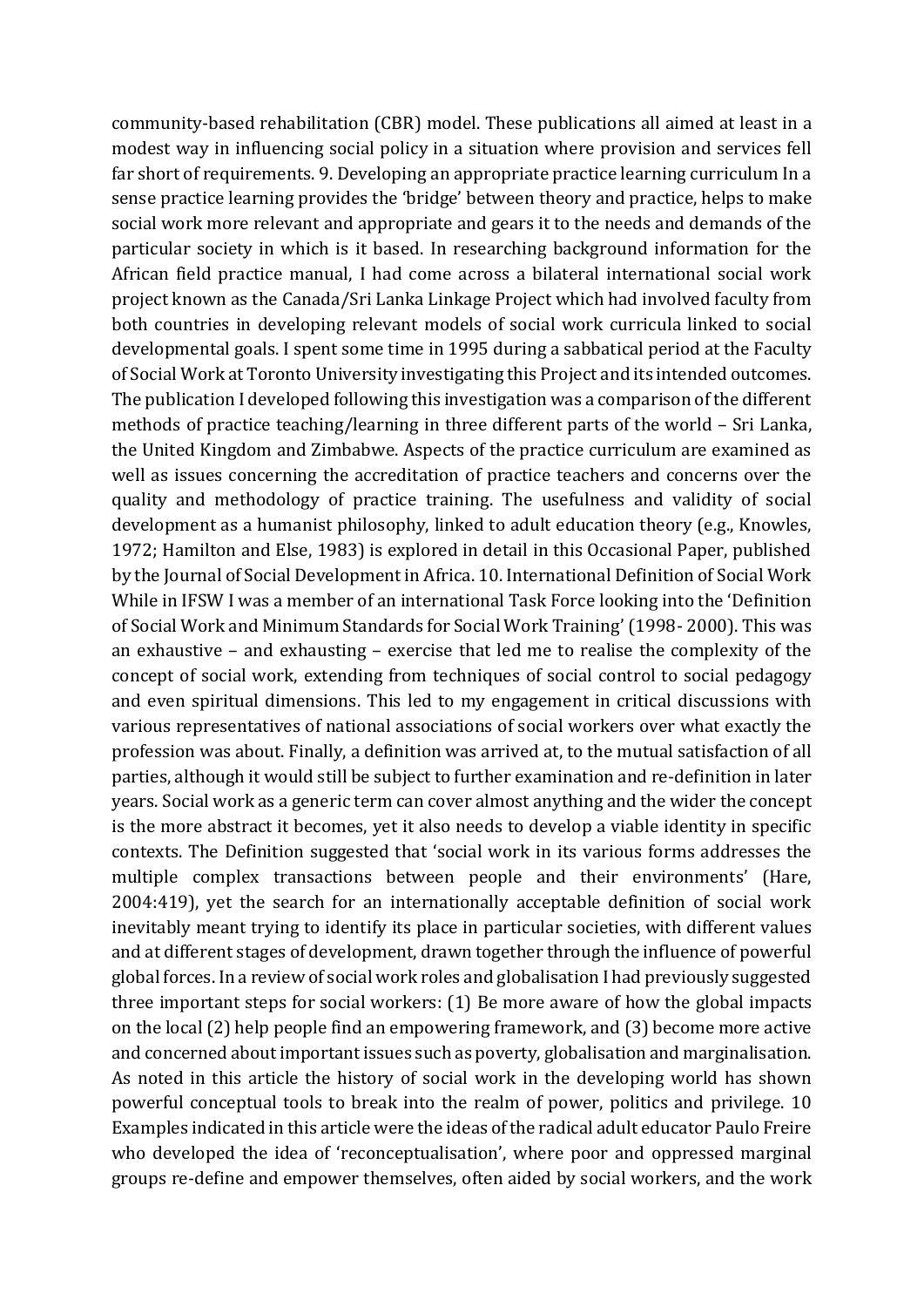of Saul Alinsky in the United States, where activists work alongside exploited groups to improve their circumstances. In a sense social workers, while working at the coal face, need to be aware of the operations of the mine, the mine management and the global forces that influence the demand and supply of fuel. This activist tradition is social work sits alongside more traditional case-based practice, which however can be systemic, inclusive and empowering in its own right. Social work utilises a variety of skills, techniques, and activities consistent with its holistic focus on persons and their environments and interventions range from primarily person-focused psychosocial processes to involvement in social policy, planning and development. The definition of social work consequently was not straightforward or easy and needed to capture the variety and complexity of social work practice and education from around the world. Finally, a definition was arrived at, to the mutual satisfaction of all parties, later endorsed by the International Association of Schools of Social Work (IASSW) and which is now in common use. As social work is never static, an international review team, of which I continued to be a member, was set up and led to the later revision of the Definition in 2014. 11. Celebrating IFSW's Golden Jubilee Social workers in a sense are part of an international family and the IFSW at that time had 510,000 members around the world in 84 member organisations (IFSW, 2009). Today this is more than 3 million members. All three international organisations were celebrating jubilees in the 2000s (IFSW – Golden Jubilee, 1956; IASSW and the International Council on Social Welfare [ICSW] – 80th Jubilees, 1928). As part of the celebrations for IFSW's Golden Jubilee I prepared a publication highlighting the history and development of IFSW, an edited publication in the series Social Work Around the World, a joint article on the three organisations (Healy & Hall, 2007), and re-worked the subject entry for IFSW in the International Encyclopedia of Social Work. As outlined in these articles over the course of their respective history, each organisation has been persecuted in one way or another for standing up for human rights values and they are still challenged to represent the needs of exploited and marginalised groups around the world. Linking to fundamental human rights values and promoting social development around the world is vital if social work is to remain relevant and worthwhile. In a further article comparing social work in Africa, South America and the UK, I reviewed developments in the profession towards the involvement and participation of people in their own care. As noted previously, the concept of reconceptualisation, and conscientisation, as it is popularly known in South America, linked to participation through social development activities in the African and developing world context, and then the personalisation agenda and involvement of service users and carers in care planning in the UK, are testimony to a value-based social work that is respectful of the people it is serving – and ideally that responds to and satisfies the needs identified by the people themselves, rather than just suiting the needs of the authorities or the powerful elite groups in society. Ultimately the profession needs to firmly base itself on the realities of peoples' lives, and to work at empowering and 11 extending the control that people have over circumstances that often reduce the quality of their lives. Concluding Note This collection of articles and reports spans a period of over 30 years and reflects the development of social work in a developing world context,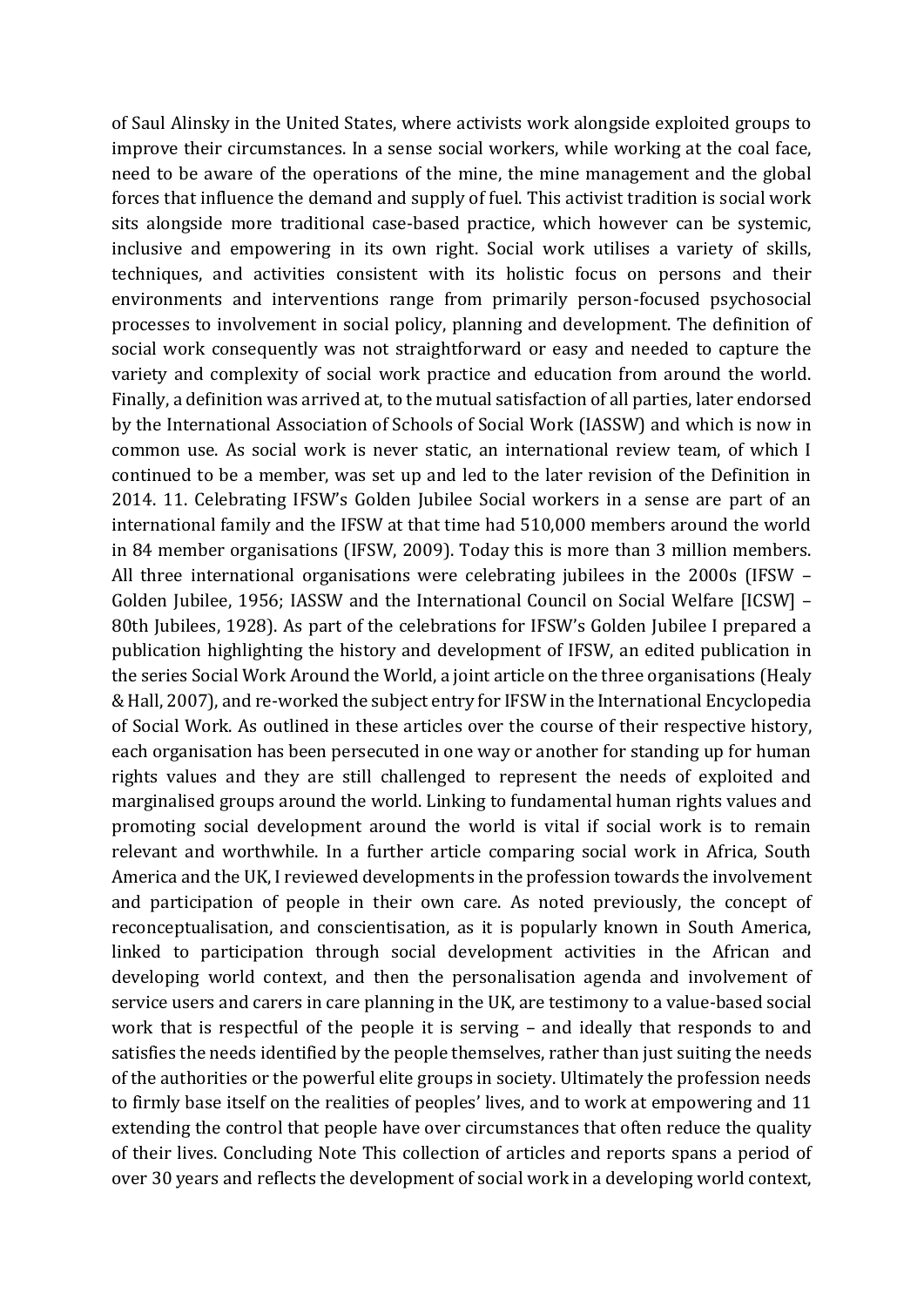primarily through my experience of teaching social work and organising practice placements in Zimbabwe, and later working in a publications role within a voluntary organisation committed to the preparation and dissemination of information on the HIV epidemic within southern Africa. The articles consequently reflect on my professional input in these situations, but also my contribution to the debate concerning the relevance of social work in the developing world. In this search for relevance, indigenous concepts of social work are considered, reflecting a variety of themes concerned with poverty alleviation, economic and social development, and the struggle against HIV/AIDS. The prevailing dominance of western concepts of social work is contrasted with the need for a postmodern approach that values the contributions of local culture and acknowledges the perspective of social workers in indigenous situations. Social development provides a useful model for this analysis, emphasising as it does the need for socio-economic and political change to meet the needs of often marginalised groups and communities, and this links directly to work I have undertaken on the definition of social work, which now includes a wider focus based on the 'environments' within which people live and work and which fits more with a global definition of the profession. I have contributed to the work of the International Federation of Social Workers (IFSW) over many years, and these responsibilities are reflected in some of the articles and reports presented here. The professional identity and meaning of social work as an international profession is considered and I advocate for strategies that advance human rights and social justice, while strengthening the role of social workers in society through building the professional identity of social work. References Abrahams, C. and Chandrasekere, S. (1990) 'Transferring educational technology through a social development model of consultation'. International Social Work, 33: 213-223. Bailey, Roy; Mike Brake (1975). Radical Social Work. London: Edward Arnold. Cheung, M. and Liu, M. (2004) 'The Self-Concept of Chinese Women and the Indigenization of Social Work in China', International Social Work 47 (1), pp. 109-27. Corrigan, P. and Leonard, P. (1978) Social Work under Capitalism, London: Macmillan. Cox, D. & Pawar, M. (2006) International Social Work. Issues, Strategies and Programs. London: Sage Publications. Gray, M. & Fook, J. (2004) 'The Quest for a Universal Social Work: Some Issues and Implications, Social Work Education 23(5), pp. 625-44. Hall, N., Kanyowa, L. & Mathe, J.M. (1997) 'Building the Capacity of Social Workers' Associations in Africa: the Case of Zimbabwe'. Journal of Social Development in Africa, 12(2). 12 Hall, N. & Mubvami, T. (1998) City Consultation Report on Urban Poverty and Governance: Harare City Council, Sept. Harare: Zimbabwe Municipal Development Programme and Urban Management Programme. Hall, N. & Samuriwo, P. (2002) Children Affected by HIV/AIDS Dissemination Workshop Report, Arcadia, South Africa: Save the Children. Hall, N. & Senzere, R. (2002) 'Practice Learning in Hospital-based Settings', in Shardlow, S.M. & Doel, M. Learning to Practise Social Work. International Approaches (eds.). London & Philadelphia: Jessica Kingsley Publications, pp. 167-179). Hamilton, N. & Else, J. F. (1983) Designing Field Education – Philosophy, Structure and Process. Illinois: Charles C Thomas Publishers. Hare, I. (2004) 'Defining Social Work for the 21st Century. The International Federation of Social Workers' and International Association of School of Social Work's Revised Definition of Social Work'.